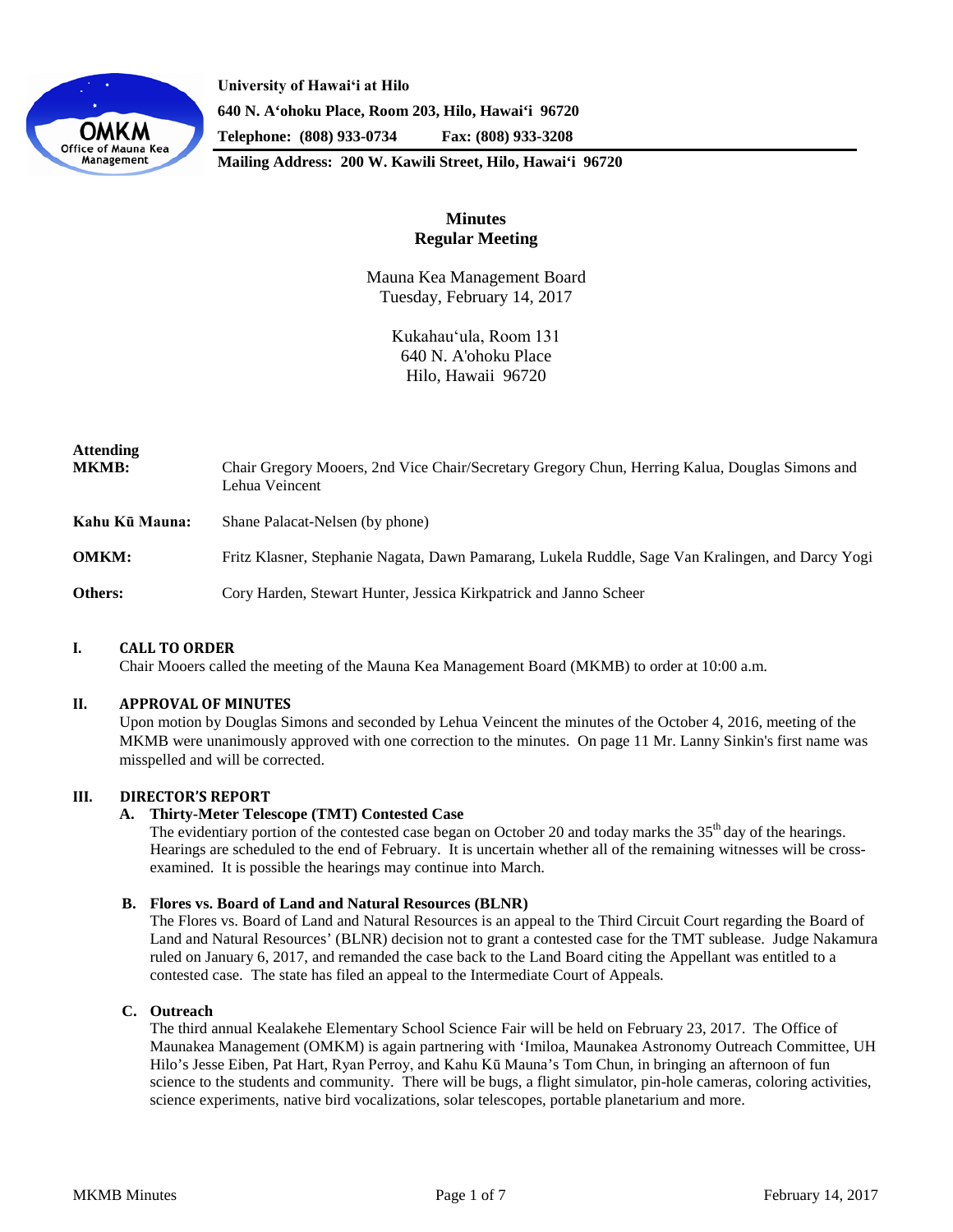# **D. Road Improvement**

Maunakea Observatories Support Services (MKSS) is coordinating with the Department of Transportation (DOT) on the repavement of the road fronting the Visitor Information Station sometime this spring. In conjunction with this road improvement activity, MKSS is installing guardrails on the west side of the road in an effort to minimize potential accidents by preventing cars from parking, especially partway into the road, and help reduce erosion.

# **E. Five-Year Observatory Project Plans**

Kahu Kū Mauna completed their review of the observatory's five-year project plans. As they did last year, projects that did not require additional review by the Council and those that required in-depth review were identified. The final versions of the plans will be sent out to all the observatories.

# **F. Administrative Rules**

Upon recommendation by the MKMB at the October 2016 meeting, a request was forwarded to the University of Hawaii Board of Regents to submit the draft administrative rules to the governor and request authorization to take the rules out for public hearings. In November 2016, the governor requested that the University not submit the draft rules to him. He is developing a new multi-stakeholder framework and would like to work together on draft rules that will support the new framework, which will include the return of some 10,000 acres to the Department of Land and Natural Resources' (DLNR) jurisdiction and the establishment of a new council advising the state.

# **G. Maunakea Speaker Series**

OMKM is happy to announce the launching of a Maunakea speaker series. This is a collaborative effort between OMKM, 'Imiloa and UH Hilo's Physics and Astronomy Department. Fritz Klasner came up with this idea to have scholars, many of whom are UH faculty or students who have ties to Maunakea, to share their work and research findings with the community. The first presentation was made on February 9, 2017, by Dr. Rob Fleischer from the Smithsonian Conservation Biology Institute of the National Zoological Park. His presentation was on Hawai'i's native birds and how DNA was used to study the evolutionary relationships, population genetics, diets, and the impacts and mitigation of introduced disease.

# Discussion

Chair Mooers informed the Board that he was contacted by Jan Sullivan, Board of Regents (BOR) chair, to meet to discuss the relationship between this Board and the BOR. At this meeting, Chair Mooers expressed his frustration and the fact that this Board had submitted a letter about a year ago asking for clarification on some of the items on the governor's 10-point action list. After their meeting, he submitted the request again for consideration as the previous chair did not share the request with the full board. Chair Sullivan was not aware that the confirmation of members on our Board is part of their process.

# **IV. KAHU KŪ MAUNA COUNCIL (KKMC)**

Shane Palacat-Nelsen reported the Council last met last night, February 13. They have been reviewing the observatories' 5-year project plans to help streamline the process. They are also working on setting up consultation with the public. Starting in December advertisements were placed in the local newspapers seeking individuals to "talk story" . The Council will then be able to help provide some input through the public consultation process to the MKMB. The Council is also seeking new members.

# **V. Committee Reports**

# **Environment Committee**

Fritz Klasner reported the Environment Committee last met on February 10, 2017. The focus of the meeting was a presentation by Dr. Jesse Eiben and Jessica Kirkpatrick on their wēkiu bug habitat restoration work. They submitted a proposal to our Office. There is an overall habitat restoration plan put together with the assistance of the wēkiu bug working group. Dr. Ryan Perroy and Nathan Stephenson's erosion work and Nathan's Master's thesis addressed the bulk of the initial habitat mapping portion. This current proposal from Dr. Eiben and Jessica Kirkpatrick addresses biology and habitat use of the wēkiu bug. Upon completion of the work proposed by Dr. Eiben, the next major step would be to integrate habitat mapping and biology information to design a small-scale test and implement habitat restoration based on the preceding project findings.

# Invasive Species

A *Scolopendra* centipede was captured at an observatory a few months ago. Observatories have been asked to report any future observations. There was also a single Carpenter ant (*Camponotus variegatus*) caught at the Visitor Information Station (VIS). The rapid response delineation survey was initiated with no further detections. A final report is pending review. There have been both a dog and cats in the Forest Reserve and Science Reserve. We are working with the Humane Society and DLNR to monitor and trap.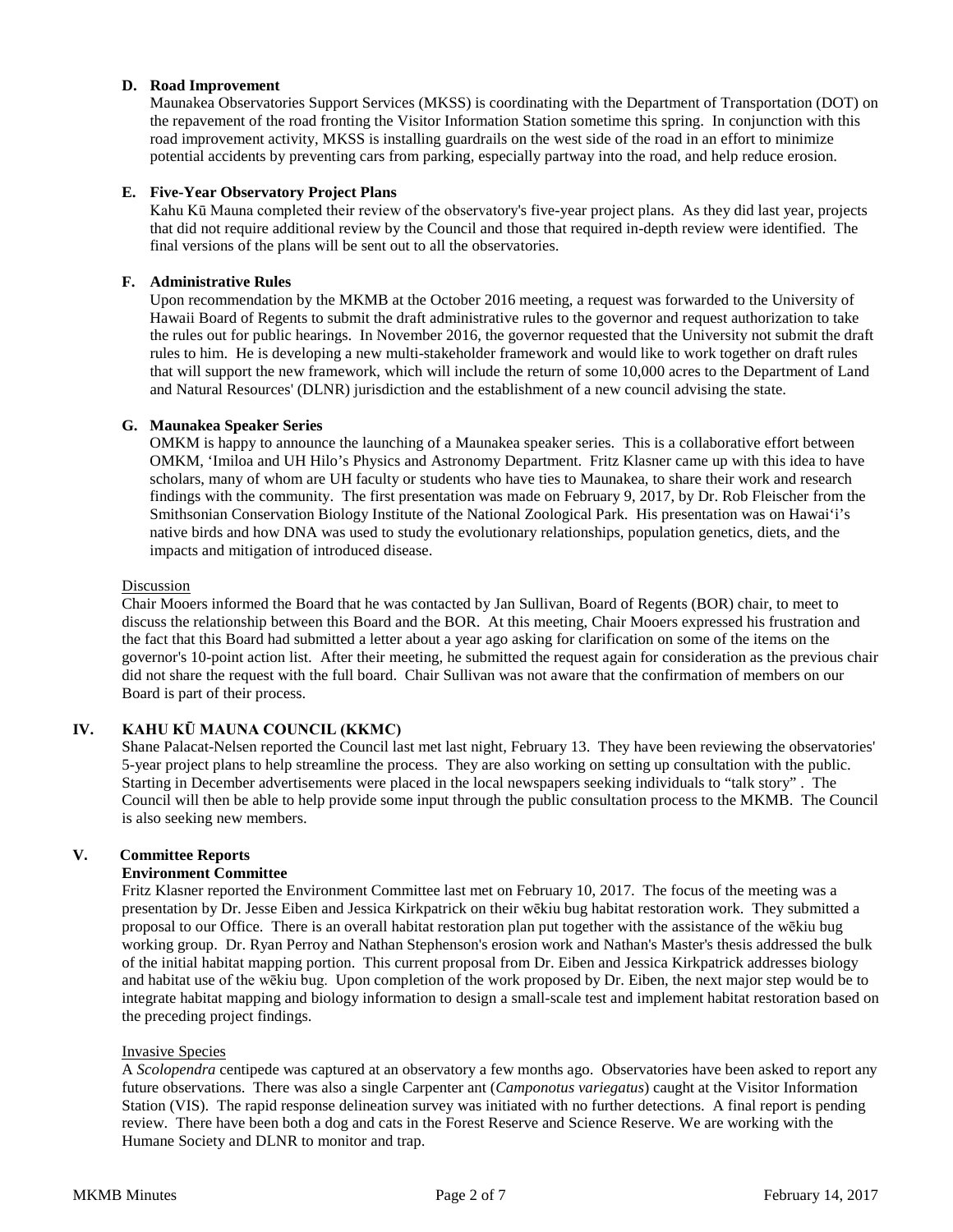# Field Work

The wēkiu bug monitoring continues. The LiDAR erosion study field work will repeat again in late March. This will compare use of repeating LiDAR versus repeating unmanned aircraft system (UAS) (drone) photogrammetry flights to validate UAS use as an alternative (and thus some patches of snow will not be an issue). Quarterly invasive species traps are out now and will be picked up next week. Dr. Hart's bird and bat survey work is ready to go and actual field work will probably commence this summer/fall.

### **Outreach**

A volunteer weed pull event was held this past Saturday, February 11, with University of Hawaii at Hilo and Hawaii Community College students.

### Publications

Nathan Stephenson and Heather Stever have both completed their Master's thesis. Mr. Stephenson's paper on bug habitat mapping has been accepted in the "Journal of Insect Conservation." Ms. Stever's paper was on arthropod biodiversity at Halepōhaku. Both will be posted on our website. Norbert Schorghofer's papers on hydrology in the cinder cones on the summit and on permafrost results have also been accepted for publication. All three of these individuals will hopefully be in the Maunakea Speaker Series soon.

### **VI. NEW BUSINESS**

### **A. Maunakea Sign Plan**

Fritz Klasner explained the purpose of this sign plan is to guide and improve signage throughout the UH management areas. It is also in fulfillment of management action EO-4 of the 2009 Maunakea Comprehensive Management Plan (CMP).

The plan provides guidance for the placing and maintenance of permanent and temporary signs on UH-managed lands including the Maunakea Science Reserve , the Maunakea Summit Access Road and the 400-yard corridor on either side of the road (excluding the Maunakea Ice Age Natural Area Reserve), the Mid-Level facilities at Halepōhaku, and all improvements, including, but not limited to, all observatories, facilities within the Halepōhaku area, and roadside structures, such as guardrails and uprights. This plan does not apply to signs inside buildings or other structures.

The policies identified in the plan are intended to keep signage to the minimal level necessary and to comply with the Office of Maunakea Management policies, the Department of Land and Natural Resources (DLNR) Conservation District rules, and other applicable laws and policies on signage. This plan follows many of the norms and standards identified in the 2013 "Sign and Poster Guidelines for the Forest Service." The plan recommends that the identified policies, practices, and recommendations be phased-in as existing signs require replacement or maintenance. DLNR permitting requirements also apply.

#### Kahu Kū Mauna Council

Kahu Kū Mauna Council (KKMC) was consulted on January 18, 2017 and again on February 13. Several recommendations were made and incorporated. Examples of their recommendations include identifying that any signs that identify a 'prohibition' be based on a valid law, statute, or rule; and that a flow chart of the approval process for signs be included.

The Council's comments from last night's meeting are in regard to page 5 relating to the CMP. Some of the statements in the CMP are internally conflicting. The Council recommended removing some of that. The last sentence in the first paragraph under CMP would be rephrased to something of the effect of Hawaiian and English languages may be used for signs and the subsequent paragraph would be deleted entirely.

The follow up to that is on page 7, the first bullet be rephrased to "Comply with legal policy requirements and administrative rules as adopted." This would tie back in with the comments on page 5.

The last change is on page 16, Approval Process. The language in the last sentence is a little confusing. The intent is any signs that are put up after this plan is approved that are not consistent with the plan, but were previously reviewed and approved, are fine. We can approve deviations. The plan narrative will be revised to clarify this intent.

#### **Discussions**

The next step would be to re-do the sign inventory as the version in this plan is from 2012.

Chair Mooers asked if the county sign ordinance would affect this plan in any way. Mr. Klasner was not familiar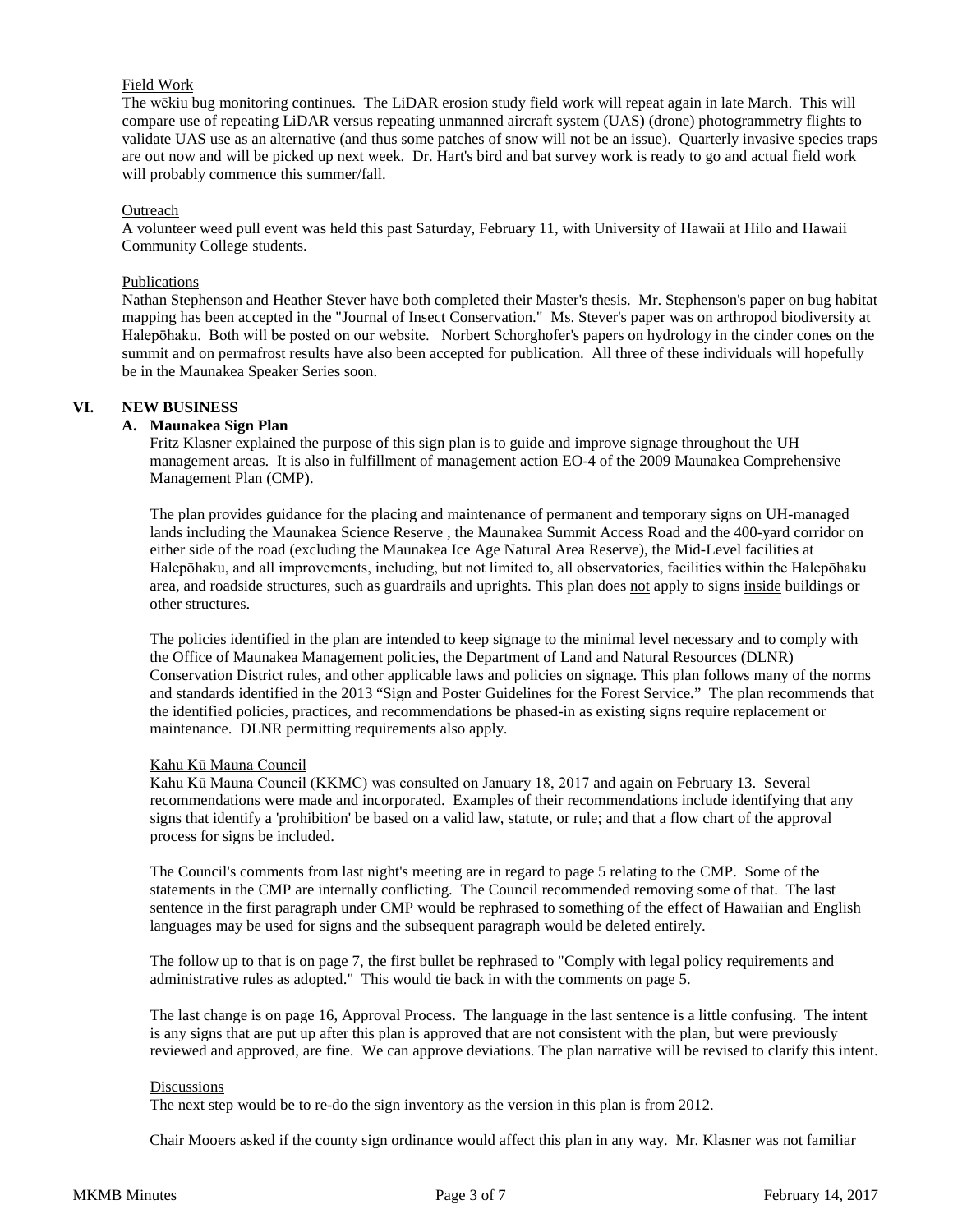with the county's sign ordinance. Chair Mooers asked that this be looked into and, if applicable, be reflected in the plan.

Doug Simons asked how many signs are up there now that would have to be grandfathered in this plan. Mr. Klasner did not know the number but stated it would be a lot. What was surveyed in 2012 were the road signs and free standing signs, not the safety signs or signs attached to buildings. In discussions with DLNR, we need to include everything. We have a student intern who will start the inventory this Friday.

Lehua Veincent asked if there were any ongoing violations that cause the need for more signs to be put up. Director Nagata stated parking is one. Mr. Klasner added the rangers submit a daily report of issues. This report does not analyze issues specific to where we need signs. Sometimes people park on the shoulder of the road that does not seem safe. To put up a no parking sign means we would have to add it to the county ordinance, which as he understands is not an unreasonable task; it just takes a little time. Mr. Veincent stated signs are put up to deter inappropriate behavior, but are we keeping count of inappropriate behavior? Director Nagata stated when the rangers see something they make note of it.

#### Actions

It was moved by Doug Simons and seconded by Lehua Veincent to approve the Maunakea Sign Plan. The motion was carried unanimously.

### **B. Maunakea Operations, Monitoring and Maintenance Plan**

Fritz Klasner explained this was brought before the Board almost a year ago, but at that time we were not seeking the Board's approval. The Operations, Monitoring, and Maintenance Plan (OMMP, Comprehensive Management Plan IM-1) identifies maintenance needs, strategies, and protocols that minimize impacts to the resources, and ensure that permittees comply with their (CDUP), subleases, and State of Hawaii regulations including Conservation District Rules. An OMMP also serves as a reporting mechanism documenting CMP implemented management actions.

In keeping with the University's management mandate and the CMP, activities are evaluated and categorized as original or minimal / minor / major projects, pursuant to Hawaii Administrative Rules for the Conservation District (13-5). Minimal impact project use the process outlined at the website <http://www.malamamaunakea.org/science/science-projects> for review. Minor and major projects follow the process outlined in the CMP. This OMMP does not alter the requirements outlined in the CMP.

# Purpose and Benefits

The plan ensures regular monitoring through annual updates to observatory 5-year project plan outlooks, OMKM oversight, and OMKM, Maunakea Management Board, and State approvals as appropriate. As identified in the 2009 Comprehensive Management Plan, the OMMP is a document that coordinates maintenance plans, activities, and schedules. It identifies personnel necessary to conduct tasks, monitoring requirements to ensure compliance, and reporting procedures to document the actions that were implemented.

Each observatory and Maunakea Support Services annually submits a 5-year outlook of projects. These 5-year outlooks include all activities that alter or modify the exterior of a facility, interior projects with exterior impacts, the outdoor storage of materials for a prolonged period (more than 30 days), or use of heavy equipment. OMKM reviews each 5-year outlook for clarity and completeness. Kahu Kū Mauna Council reviews each outlook and assigns a designation of "Minimal Impact or Routine" or "In-Depth Consultation Required". When an observatory submits a detailed proposal for a project(s) listed in the 5-year outlook, those classified as "In-Depth Consultation Required" are first taken to KKMC for consultation before submitting to MKMB for approval.

Monitoring is accomplished through OMKMs project approval and tracking, daily Ranger activity reporting, State permitting, and comparison of detailed project proposals with existing 5-year outlooks. Mitigation considerations are identified in Maunakea Management Board approvals, State permits, and project-specific documentation.

#### Kahu Kū Mauna Council

Kahu Kū Mauna Council (KKMC) was consulted on February 13, 2017. This was a follow-up consultation from the January 2016 meeting which also included review of 5-year outlooks, along with January 18, 2017 which included the second iteration of reviews. Several recommendations were made regarding content, including developing more frequent reporting tools on project status to the Council and ensuring professional submissions by Observatories prior to Council consultation.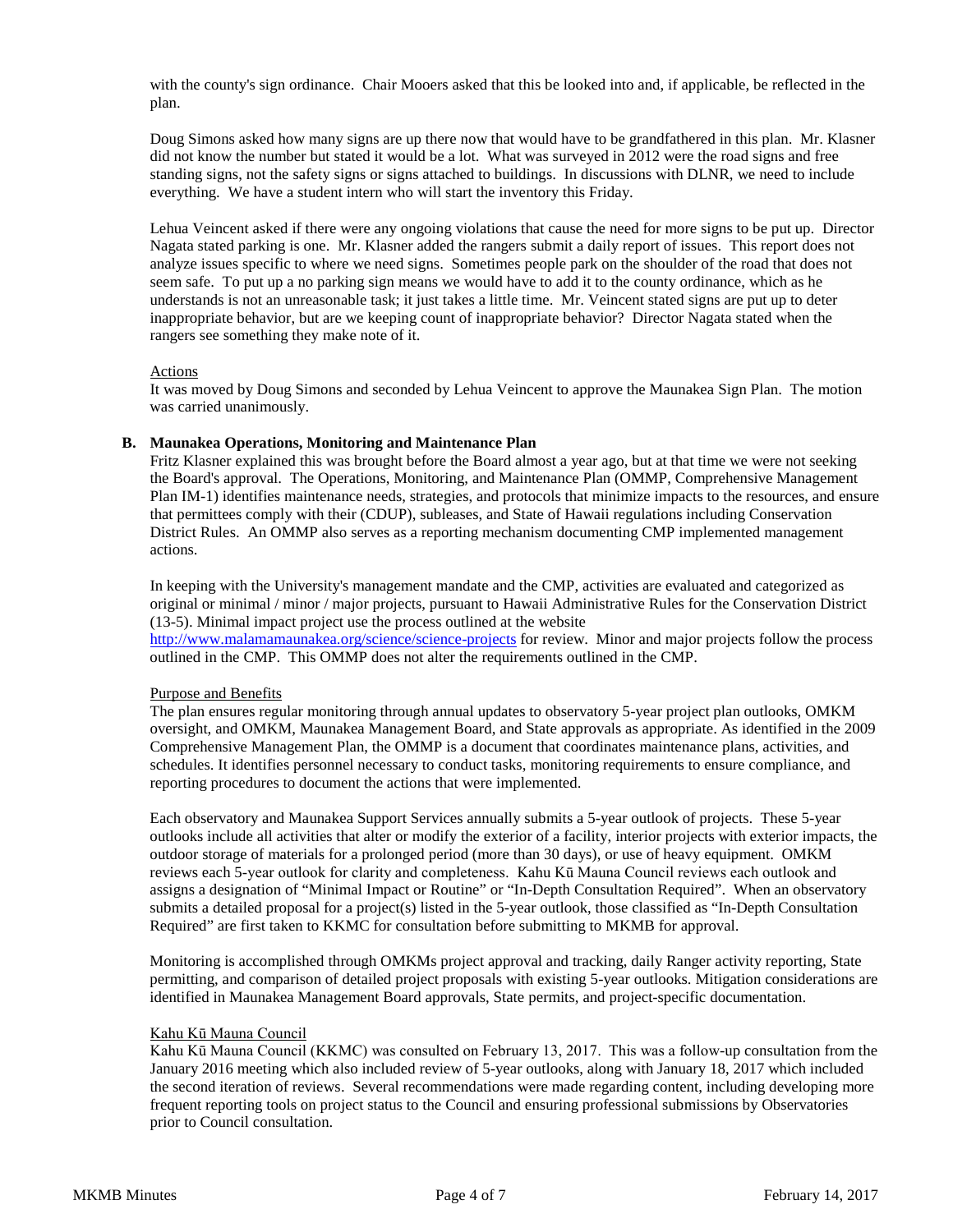### Board Action Requested

The Board is being requested to approve or disapprove the OMMP.

### **Discussions**

Dr. Simons commented we have been through a full cycle of this and it has been very smooth. The observatories are generally very supportive of it.

### **Actions**

It was moved by Lehua Veincent and seconded by Herring Kalua to approve the Maunakea Operations, Monitoring and Maintenance Plan. The motion was carried unanimously.

**C. Maunakea Observatories Support Services - Halepōhaku Construction Staging Area Gates and Vehicle Stops** Director Nagata reported the Maunakea Observatories Support Services (MKSS) requests to install two pipe gates at the entrances/exits of the Halepōhaku staging area and to delineate the staging area with large rocks.

### Purpose and Benefits

The gravel area below and west of four existing construction cabins located at Halepōhaku is for temporary offsummit storage of vehicles, equipment, supplies and materials for project-based maintenance, decommissioning, or facility construction and renovation. It is sometimes used as a staging area for emergency vehicles or landing site for helicopters. In recent years the area is also used by visitors and tour companies as overflow parking when other areas are full (typically for evening stargazing during periods of high visitation). There is evidence (tire tracks) of vehicles leaving the designated parking area and driving on undisturbed areas which has the potential to unintentionally expand the impacted area. The project purposes are to:

- 1. To prevent damage to the resources by preventing vehicles from driving "cross-country" onto undisturbed areas.
- 2. To help ensure public safety by sectioning off heavy equipment, and construction and maintenance activities and preventing the public from wondering, driving or parking when the area is used for activities related to construction and maintenance.
- 3. To protect equipment/material in the storage area.
- 4. To provide storage area for construction materials reducing the amount needed to be stored on the summit.

The proposed activity will only occur within a 1/2-acre (not 1/4-acre as noted in the memo to the Board) of an existing gravel/cinder lot that is designated for equipment/materials storage and occasionally used for overflow visitor parking to the Visitor Information Station. Pending necessary approvals, the project is expected to be completed in less than three months.

#### Kahu Kū Mauna Council

Kahu Kū Mauna Council (KKMC) reviewed this at their meeting last night. There were questions about the proposal that needed clarification. Other than that, the Council had no objections to this proposal.

#### DLNR Rules

DLNR will be contacted and applicable site plan or permits obtained pursuant to administrative rules in the Conservation District. The project will not proceed until appropriate DLNR approval has been obtained and any conditions incorporated into the project.

#### Comprehensive Management Plan Compliance

The project addresses public and worker safety as well as lease compliance to avoid unintended impacts (expansion of parking area through increasing use).

#### Recommendation

OMKM recommends the MKMB classify this proposal a minimal impact project based on the following:

- 1. The proposed request does not increase the size of the facility and addresses public safety and resource protection.
- 2. There are no archaeological sites in the immediate area.
- 3. The project maximizes infrastructure use with negligible impact to the immediate surroundings.

If this project is classified minimal impact, OMKM recommends MKSS be allowed to proceed with the permit application.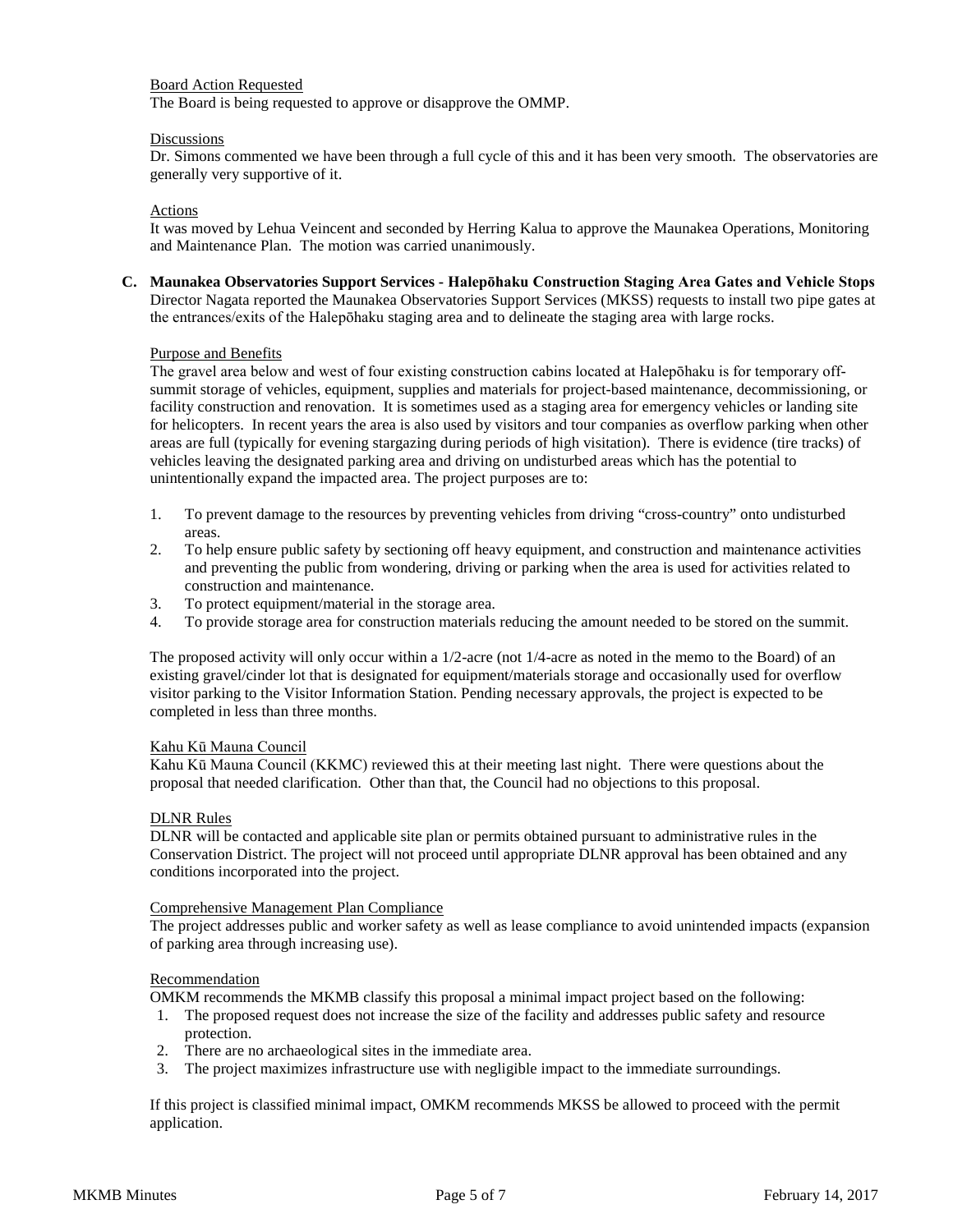### **Conditions**

OMKM recommends the following conditions:

- 1. Notify OMKM in writing at least 5 days prior to beginning field work on UH managed lands (Halepōhaku, Road Corridor, Maunakea Science Reserve, or Astronomy Precinct).
- 2. All project participants must attend a Maunakea orientation prior to participating in field work.
- 3. Allow OMKM Rangers to visit and monitor activities.
- 4. Comply with all actions and measures described in the proposal, including (community) benefits, CMP compliance list, and mitigation measures.
- 5. Ensure that loose tools or equipment are not left unattended and are properly stored at the end of each day.
- 6. In preparation for high wind conditions (including verification that temporary and permanent infrastructure can sustain 120mph winds), protocols must include measures to ensure debris and equipment are not blown from the job site.
- 7. All improvements shall be designed and installed to withstand the severe weather conditions on the mountain.
- 8. Remove and properly dispose of all waste material. All perishable items including food, food wrappers and containers, etc. shall be removed from the site at the end of each day and properly disposed.
- 9. Employ invasive species prevention best practices, including inspections of materials by a DLNR-approved biologist as appropriate prior to entering UH-managed lands.
- 10. Motorized equipment, when stationary, must have a drain-pan in place suitable for catching fuel or fluid leaks. To allow for expansion with reduced atmospheric pressure, fuel tanks should not be more than 3/4 full prior to transport to the summit (unless used as the fuel source for transport to the summit).
- 11. Large, heavy, or oversized loads must submit notification to the Maunakea Road Conditions listserve at least one-day prior to delivery. Loads requiring an escort on public roadways must have this escort accompany them to the final destination. Projects failing to do so must obtain approval from the Maunakea Rangers before arriving at Halepōhaku or may be denied entry to Halepōhaku or above.
- 12. Nēnē (*Branta sandvicensis*) may be present. If a nēnē appears within 100 feet (30.5) meters of ongoing work, all activity should be temporarily suspended until the animal leaves the area of its own accord. Feeding of nēnē is prohibited.
- 13. The approval may not be transferred or assigned. All persons associated with this project must carry a copy of the permit while they are working on University-managed lands.
- 14. No use of mechanized equipment is allowed unless authorized by this permit.
- 15. Identify and comply with other permit requirements, such as County of Hawaii building permits or Department of Land & Natural Resources (see both any applicable DLNR permit and HAR §13-5-42 Standard conditions).
- 16. Placement of permanent: markers, monuments, mag nails, survey pins, etc. is not allowed without explicit prior approval from OMKM (and the State if required) for this purpose. ALL surveyors work must be shared with OMKM in digital format (i.e. CAD file as well as PDF) with coordinate info stored in and using a common, transferrable coordinate reference system such as "State Plane Coordinates (NAD83), Hawaii Zone 1".
- 17. Notify OMKM in writing when field activity associated with the project is completed.
- 18. The project must be completed within the time frame specified in the proposal and (when applicable) DLNR approval. Projects not completed within this timeframe are not allowed to continue (or commence) without explicit, prior, written approval from OMKM.

#### **Discussions**

Dr. Simons commented that hunters tend to use this area for big 4x4 trucks with ATV trailers, which are large. If you are trying to avoid encroachment of parking beyond this area, he is not quite sure where they will go. He is concerned that they will be left with no area to park these big, long vehicles.

Stewart Hunter stated they are aware and whether they will be able to park on the side of R-1 is not anticipated to be a problem. What he is doing is to make sure we do not go out of our area. He has located the survey pins and before they place anything they will mark the area.

Chair Mooers stated the report indicated that the area is sometimes used for overflow parking. By gating this, will it constrain the public to park somewhere else? Mr. Hunter replied areas not used will be used as overflow. They currently have enough traffic up there that sometimes all areas are full. That is always an ongoing problem and we are working on other areas to address that.

Chair Mooers asked about the perimeter parking in red around most of the sites and is assuming the grade change by the road does not require boulders in that area. He asked where the boulders would be coming from. Mr. Hunter replied there are rocks and boulders stored alongside the road on the lower part of the access road.